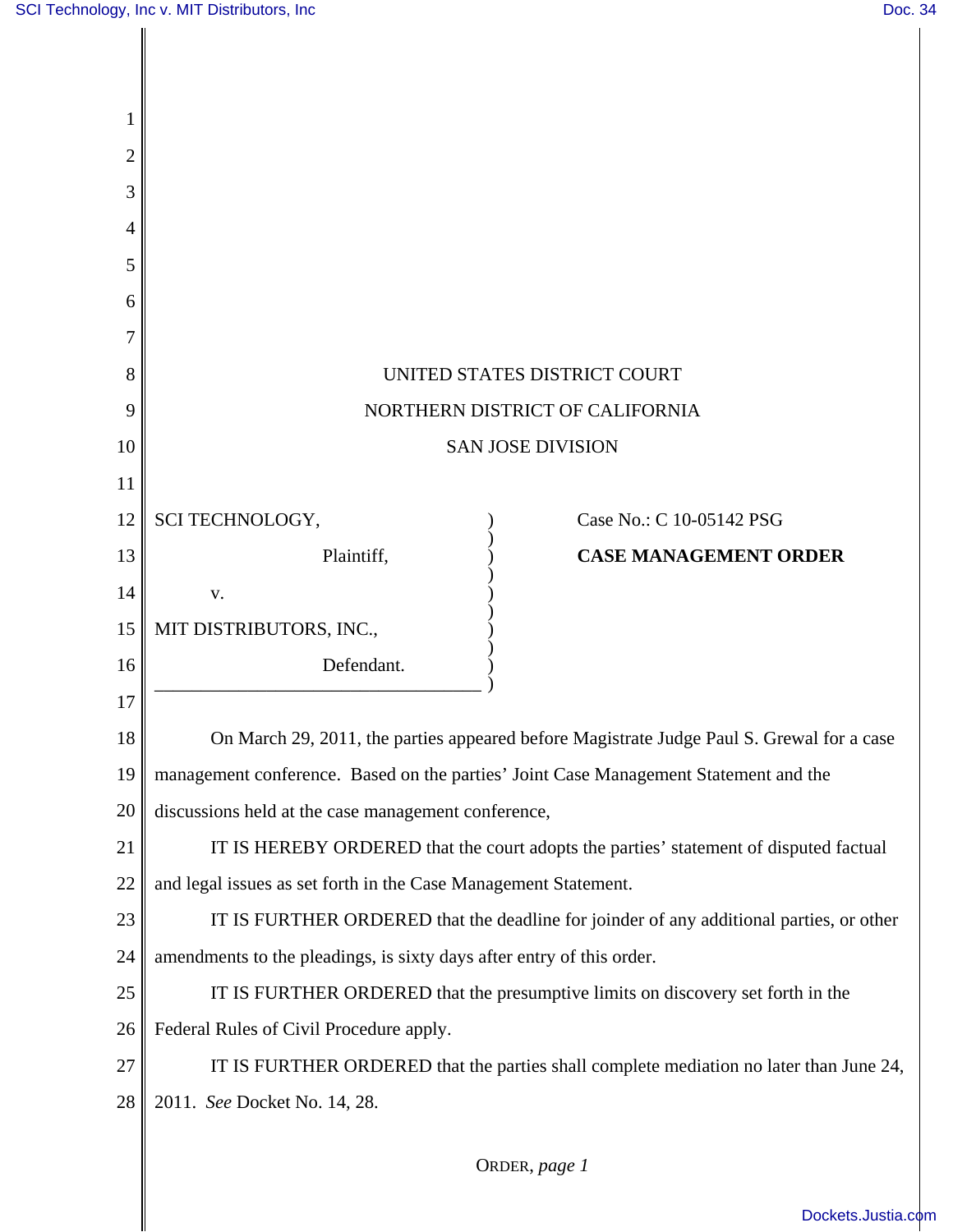| 1        | IT IS FURTHER ORDERED that the following schedule shall apply to this case:                                                                                                                                                                                                                                                         |
|----------|-------------------------------------------------------------------------------------------------------------------------------------------------------------------------------------------------------------------------------------------------------------------------------------------------------------------------------------|
| 2        |                                                                                                                                                                                                                                                                                                                                     |
| 3        |                                                                                                                                                                                                                                                                                                                                     |
| 4        |                                                                                                                                                                                                                                                                                                                                     |
| 5        |                                                                                                                                                                                                                                                                                                                                     |
| 6        |                                                                                                                                                                                                                                                                                                                                     |
| 7        |                                                                                                                                                                                                                                                                                                                                     |
| 8        |                                                                                                                                                                                                                                                                                                                                     |
| 9        |                                                                                                                                                                                                                                                                                                                                     |
| 10       | IT IS FURTHER ORDERED that the parties shall comply with the Standing Order for Civil                                                                                                                                                                                                                                               |
| 11       | Practice in Cases Assigned for All Purposes to Magistrate Judge Paul S. Grewal (Dec. 2010), a copy                                                                                                                                                                                                                                  |
| 12       | of which is available from the Clerk of the Court, <sup>2</sup> with regard to the timing and content of the Joint                                                                                                                                                                                                                  |
| 13       | Pretrial Statement, and all other pretrial submissions.                                                                                                                                                                                                                                                                             |
| 14       | Dated: March 30, 2011<br>Pare S. Aend                                                                                                                                                                                                                                                                                               |
| 15       |                                                                                                                                                                                                                                                                                                                                     |
| 16       | PAUL S. GREWAL<br>United States Magistrate Judge                                                                                                                                                                                                                                                                                    |
| 17       |                                                                                                                                                                                                                                                                                                                                     |
| 18       |                                                                                                                                                                                                                                                                                                                                     |
| 19       |                                                                                                                                                                                                                                                                                                                                     |
| 20       |                                                                                                                                                                                                                                                                                                                                     |
| 21       |                                                                                                                                                                                                                                                                                                                                     |
| 22       |                                                                                                                                                                                                                                                                                                                                     |
| 23       |                                                                                                                                                                                                                                                                                                                                     |
| 24       |                                                                                                                                                                                                                                                                                                                                     |
| 25       |                                                                                                                                                                                                                                                                                                                                     |
| 26       | This is the last date for <i>hearing</i> dispositive motions. Any such motions must be noticed<br>in compliance with Civil Local Rule 7-2(a).                                                                                                                                                                                       |
| 27<br>28 | 2<br>A copy of Judge Grewal's standing order is also available on the court's website at<br>www.cand.uscourts.gov by clicking first on the "Judges" button, then on Judge Grewal's name, then on<br>the link for "Magistrate Judge Grewal's Standing Orders," and finally on the link for "Judge Grewal's<br>Civil Standing Order." |
|          | ORDER, page 2                                                                                                                                                                                                                                                                                                                       |